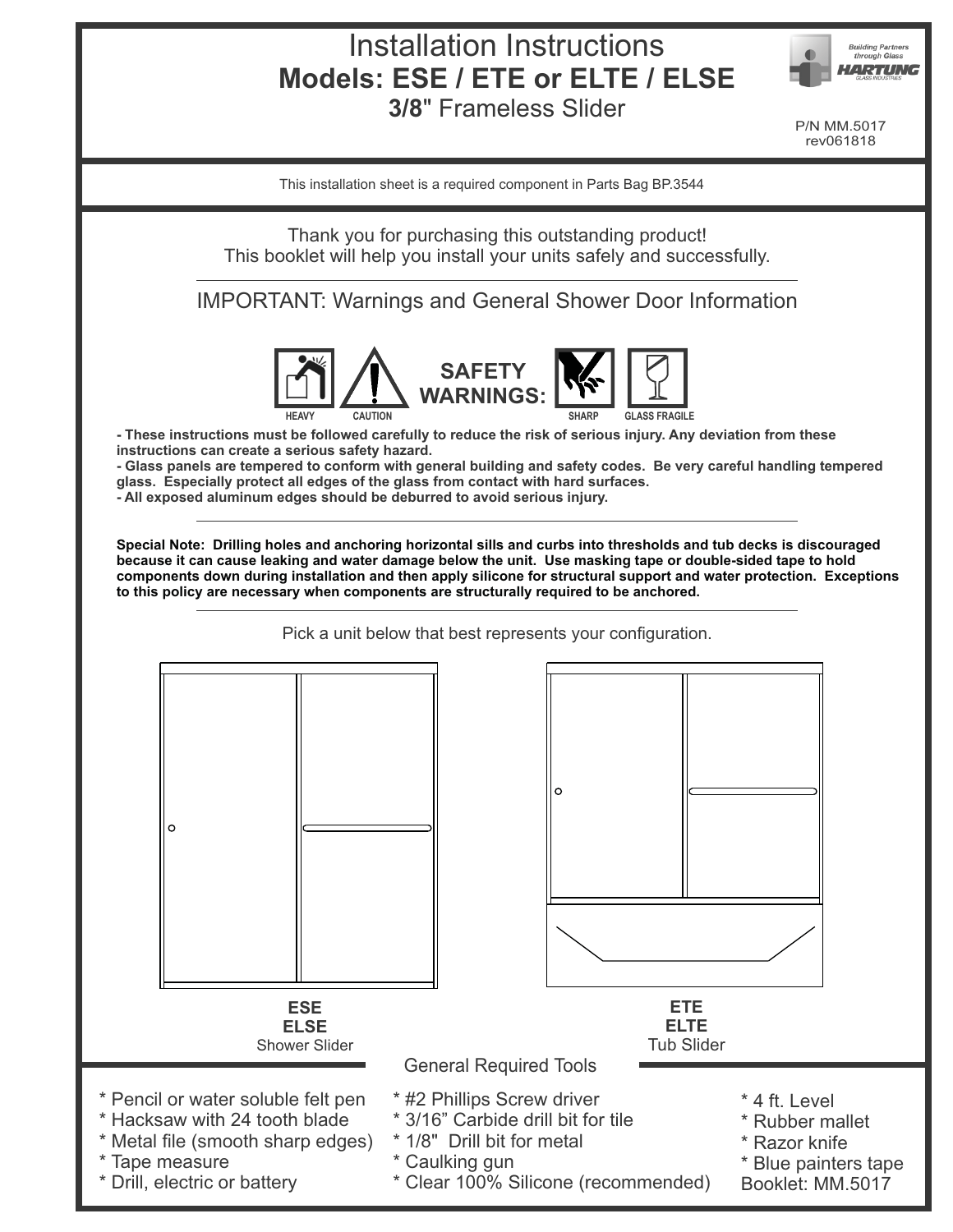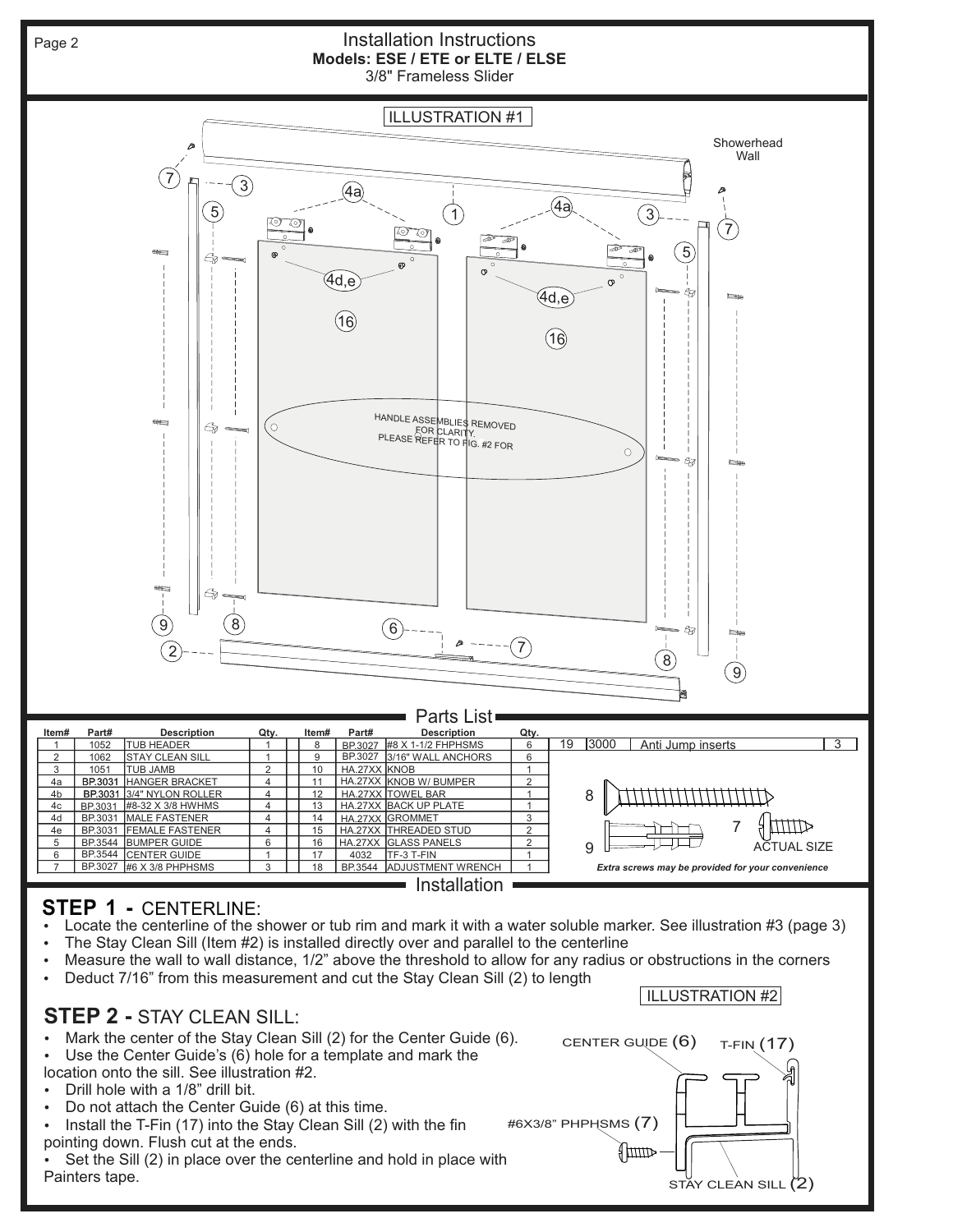#### Installation Instructions 3/8" Frameless Slider **Models: ESE / ETE or ELTE / ELSE**

## **STEP 3 -** TUB JAMBS:

- The Tub Jamb (3) opposite the shower head wall is installed first
- Set Tub Jamb in gap between the Stay Clean Sill (2) and wall
- Plumb the jamb
- Mark only the bottom Tub Jamb hole using the factory hole as a herce that template
- Drill the hole with a 3/16" drill bit (carbide bit for masonry)
- Insert one Wall Anchors (9) into the tile. See Illustration #1
- Insert a Bumper Guide  $(5)$  and 1  $#8x1-1/2"$  FHPHSMS  $(8)$  into bottom hole
- Ÿ Orient Bumper Guide with panel crevice to outside. Illustration #4
- Ÿ Tighten screw until snug.
- Ÿ Secure top of jamb to wall on both sides with painter's tape
- --------
- Position and plumb the second Tub Jamb onto the opposite wall,
- Plumb with a level and mark all three holes.
- Drill the holes with a 3/16" drill bit. Insert three Wall Anchor (9) and secure Tub Jamb with three #8 X 1-1/2" FHPHSMS (8) and 2 - Bumper Guides (5). Panel crevice of these bumper guides should be oriented inside of unit. Illustration #4.

## **STEP 4 -** TUB HEADER:

- Measure wall to wall at the top of the Tub Jambs
- Deduct 1/16" and cut Tub Header (1) to length
- Drill a 1/8" hole at each end on the inside. Screw size is a #6x3/8" PHPHSMS (7), see illustration #5.



ILLUSTRATION #4

Bumper Guide orientation for



Reverse above orientation for showerhead left





Anti Jump Runner w/ Red Tape

#### ----- Find Parts Bag BP.3000.NTL - Anti-Jump Runners (19) and follow installation instructions (see Illustration #6). *NOTE: Use of runners is encouraged, but optional and must be ordered separately on some units*

*-----* Set header in place over the Tub Jambs but do not secure at this time.

# **STEP 5-** PANEL INSTALLATION:

• Make sure that the Tub Jamb opposite the showerhead (only one screw) is snug, and secured with painters tape

• Place inside panel (Knob Panel) inside the shower or tub stall. Lean against the back wall. Use pad to protect the glass/tile from damage. See Illustration #3

Hang outside panel (Towel Bar Panel) in place in the and slide to showerhead wall (fully secured Tub Jamb)

- Install the inside panel and slide to wall opposite shower head
- Ensure rollers on both panels are fully seated into the header tracks
- $\cdot$  Install the Center Guide (6) and securing it with one #6x3//8" MS (7).

**STEP 6 -** PANEL ALIGNMENT and FINAL PANEL INSTALLATION:

Standing outside the shower, slowly move the sliding panels one at a time into the proper Bumper Guides (5) and Tub Jambs (3)

Adjust the header side to side (you will have to remove and reapply painter's tape) until both panels pocket perfectly into both Tub Jambs

• When the panels pocket perfectly, mark the remaining two holes of the Tub Jamb onto the wall opposite the showerhead

- Slide both panels back to the showerhead Tub Jamb
- Remove the Center Guide
- Remove both sliding panels and set them in a safe place on a padded surface.

Move the Tub Jamb out of the way just far enough to reveal the marked holes and drill the holes with a 3/16" drill bit

Insert two Wall Anchors (9)

Realign the Tub Jamb and secure with two  $#8$  X 1-1/2" FHPHSMS (8). Ensure you install the top Bumper Guide (5) when you install the top screw

Reinstall both of the sliding glass panels as you did earlier in the last step, then reinstall the Center Guide